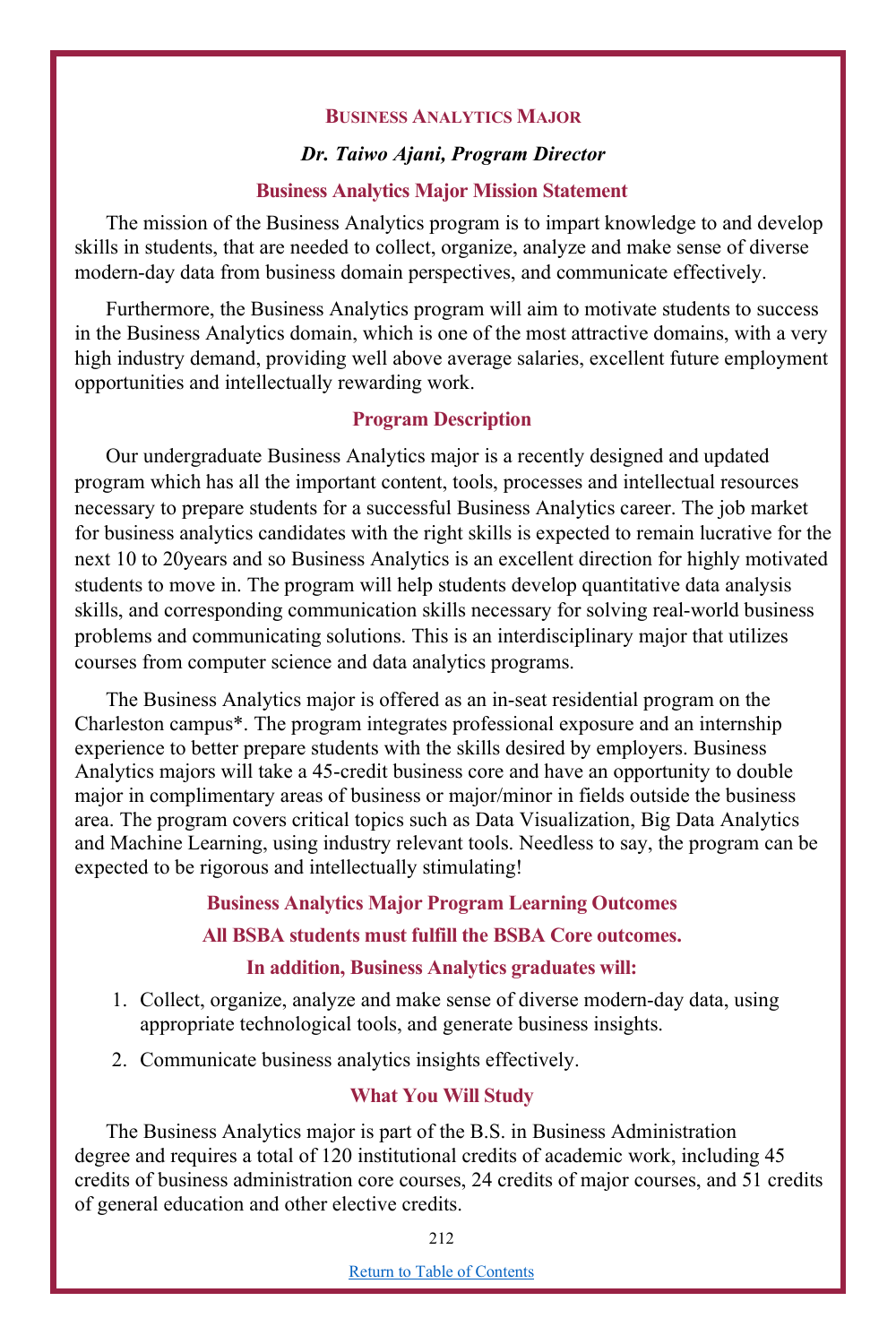| <b>Business Analytics – Required Courses in Major</b> |                                             |                |  |  |  |
|-------------------------------------------------------|---------------------------------------------|----------------|--|--|--|
| <b>Course</b>                                         | <b>Title</b>                                | <b>Credits</b> |  |  |  |
| <b>BUSI 101</b>                                       | Introduction to Business Analytics          | 3              |  |  |  |
| DASC <sub>100</sub>                                   | Introduction to Scientific Programming      | 3              |  |  |  |
| <b>DASC 250</b>                                       | Data Visualization                          | 3              |  |  |  |
| BUSI 315X                                             | <b>Big Data Analytics</b>                   | 3              |  |  |  |
| <b>BUSI 325X</b>                                      | Predictive Modelling for Business Analytics | 3              |  |  |  |
| BUSI 475X                                             | Machine Learning                            | 3              |  |  |  |
| <b>BUSI 415X</b>                                      | <b>Business Analytics Capstone</b>          | 3              |  |  |  |
| <b>BUSI 498</b>                                       | Business Analytics Internship               | 3              |  |  |  |
|                                                       | <b>Required Credits in Major:</b>           | 24             |  |  |  |

**Total Credits for Major (45 BSBA Core + 24 Required): 69**

**Typical Four-Year Student Schedule for Business Analytics**

|                                                      |               | <b>FIRST YEAR</b>                                      |                |
|------------------------------------------------------|---------------|--------------------------------------------------------|----------------|
| <b>FALL SEMESTER</b>                                 |               | <b>SPRING SEMESTER</b>                                 |                |
| UNIV 104 College Motivation &<br>Success**           | 3             | UNIV 105 Foundations of Character &<br>Leadership**    | $\overline{3}$ |
| COMM 101 Freshmen Writing I                          | 3             | COMM 102 Freshmen Writing II                           | $\overline{3}$ |
| MATH 121 College Algebra ***                         | 3             | <b>BUSI 101X Introduction to Business</b><br>Analytics | $\overline{3}$ |
| ECON 201 Principles of Microeconomics                | $\mathcal{F}$ | ECON 202 Principles of<br>Macroeconomics               | $\overline{3}$ |
| Humanities Flex Elective                             | $\mathcal{L}$ | SPCH 103 Oral Communication<br>(embedded)              | $\overline{3}$ |
| <b>TOTAL CREDITS</b>                                 | 15            | <b>TOTAL CREDITS</b>                                   | 1<br>5         |
|                                                      |               | <b>SECOND YEAR</b>                                     |                |
| <b>FALL SEMESTER</b>                                 |               | <b>SPRING SEMESTER</b>                                 |                |
| DASC 100 Intro to Scientific<br>Programming          | 3             | <b>BUSI 475X Machine Learning</b>                      | 3              |
| BUSI 315X Big Data Analytics                         | $\mathcal{E}$ | DASC 250 Data Visualization                            | $\mathcal{E}$  |
| BUSI 316 Quantitative Methods for Bus. &<br>Econ.    |               | <b>BUSI 231 Business Law I</b>                         | 3              |
| BUSI 325X Predictive Modelling for Bus.<br>Analytics | 3             | ACCT 202 Principles of<br>Accounting II                | $\mathcal{E}$  |